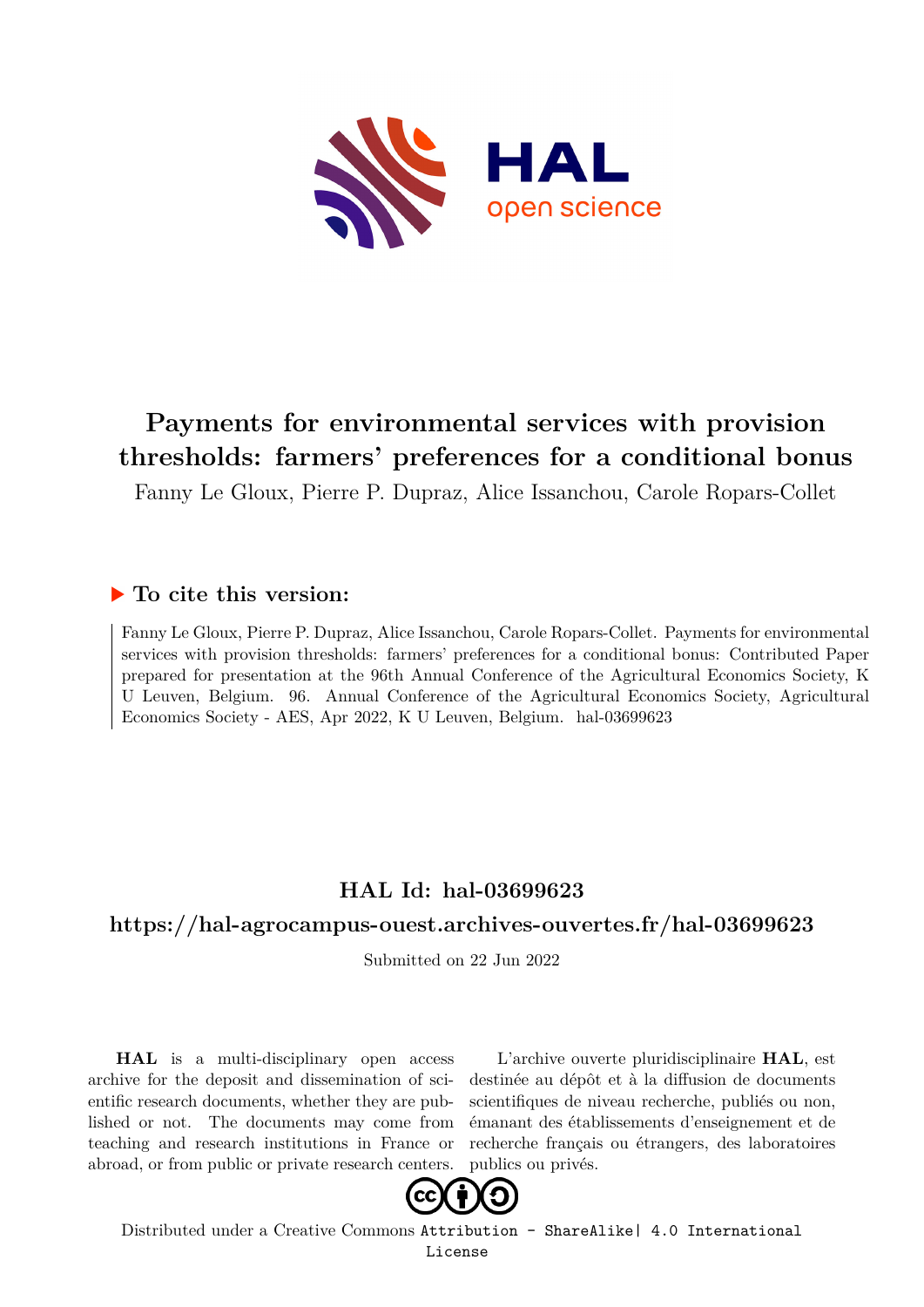#### **Payments for environmental services with provision thresholds: farmers' preferences for a conditional bonus**

Fanny Le Gloux<sup>a\*</sup>, Pierre Dupraz<sup>a</sup>, Alice Issanchou<sup>a</sup> and Carole Ropars-Collet<sup>b</sup>

a INRAE, Institut Agro, SMART, 35000, Rennes, France <sup>b</sup> Institut Agro, INRAE, SMART, 35000, Rennes, France

#### **Contributed Paper prepared for presentation at the 96 th Annual Conference of the Agricultural Economics Society, K U Leuven, Belgium**

#### **4 – 6 April 2022**

*Copyright 2022 by [author(s)]. All rights reserved. Readers may make verbatim copies of this document for non-commercial purposes by any means, provided that this copyright notice appears on all such copies*.

\* Corresponding author: Fanny Le Gloux. 4 allée Adolphe Bobierre, 35000 Rennes, France. Email : [fanny.le-gloux@inrae.fr](mailto:fanny.le-gloux@inrae.fr)

Acknowledgements: This research is funded by the Horizon 2020 programme of the European Union (EU) under Grant Agreement No. 817949 (CONSOLE project, [https://console](https://console-project.eu/)[project.eu/\)](https://console-project.eu/). The authors would like to thank the students from Institut Agro who participated in the data collection.

#### **Abstract**

The effectiveness of payment schemes for delivering agri-environmental public goods with provision thresholds (biodiversity, water quality) depends on reaching enough farmland enrolment at the landscape scale. Supporting the development of collaborative approaches with a financial bonus conditioned to a collective element on top of an individual basic payment is a promising way to favour participation and continuity of environmental commitments in an area. However, little is known on farmers' attitudes towards such mixed-payment mechanisms. Using a choice experiment, we measure farmers' preferences towards an individual bonus for sponsoring peers, which can be combined with a collective bonus for improving the ecological quality of rivers in northwestern France. Applying a mixed logit model, we find that respondents have a positive willingness to accept contracts with a sponsor bonus, but a negative willingness to accept a sponsor bonus combined with a bonus for reaching a collective environmental objective. We characterize respondents' heterogeneity with a latent class model and identify 3 different attitudes towards the bonus options: (i) negative preferences for both, particularly for the combined bonus, (ii) indifference, (iii) positive preferences for both, even higher for the combined bonus.

**Keywords** Water quality, choice experiment, collective action, payment for environmental services, conditional bonus.

**JEL code** C25, Q15, Q18, Q25, Q28, Q53.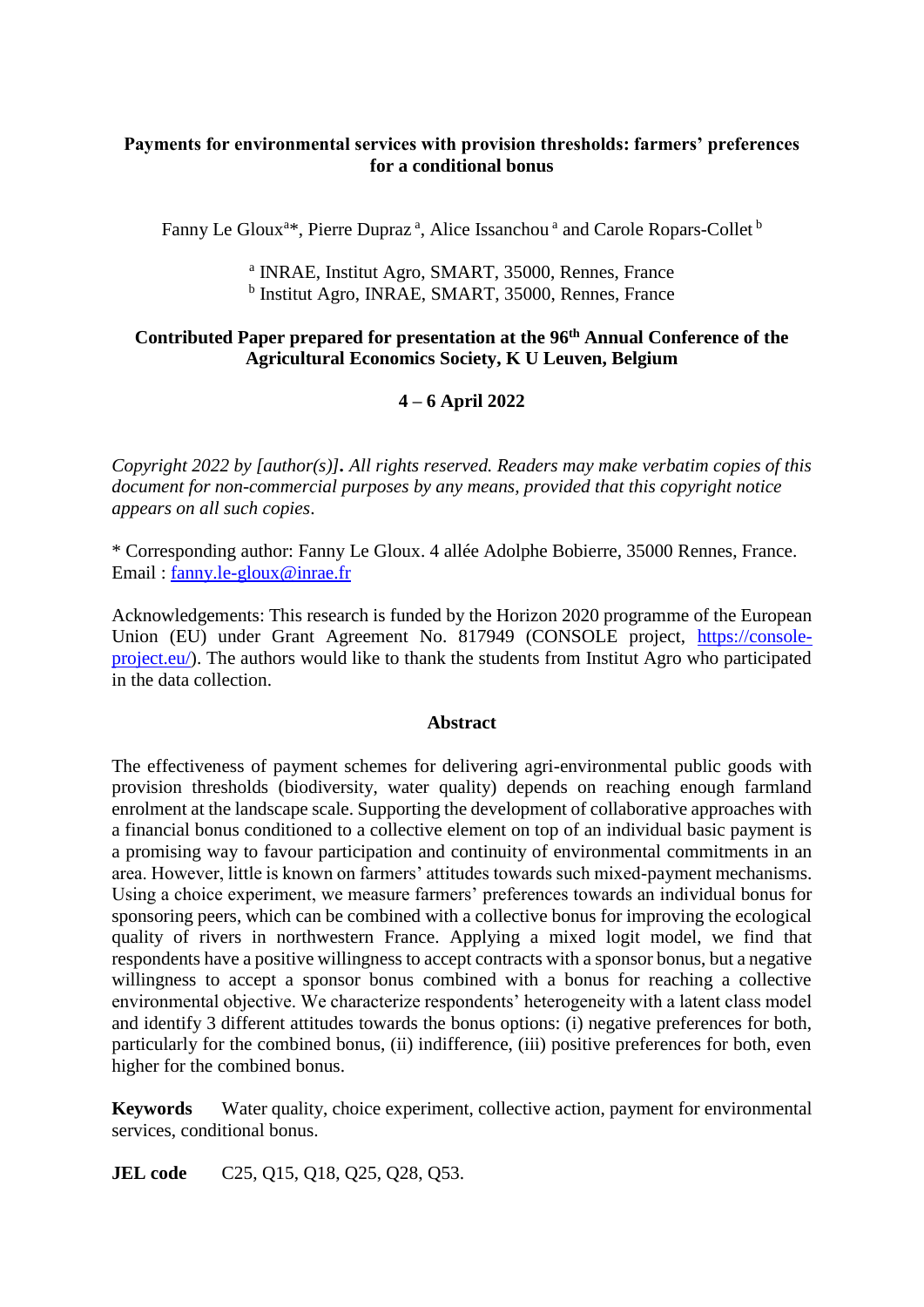#### **1. Introduction**

Payment for environmental services (PES) are initiatives supporting farmers voluntary interventions contributing to the preservation of ecological functions (Duval et al., 2016; Wunder, 2005). They emerged in the early 1990s, in response to the growing awareness of the value and shortage of agri-environment-climate public goods (AECPGs). In the European Union (EU), the most widely implemented PES are the agri-environmental schemes (AES) of the common agricultural policy. Over the past decades, the low environmental additionality, participation rates and cost-effectiveness of AES have been highlighted in the literature, in particular because of underfunded and poorly designed measures (Cullen et al., 2018; Dupraz and Pech, 2007; Espinosa-Goded et al., 2013; Zavalloni et al., 2019). Dedicated PES involving other contractual arrangements and financial contributors are also implemented on a smaller scale. Examples include schemes funded by water bottlers such as the Vittel Company, or by municipalities such as the water authorities of Munich and New York city (Déprés et al., 2008; Grolleau and McCann, 2012).

Designing efficient incentive mechanisms for AECPG provision is a challenge that often involves trade-offs between environmental ambition and large acceptance by farmers. Conditionality rules must define an effort that reaches the environmental objective(s), but remain attractive enough to ensure significant participation. When the objective is to improve water quality or biodiversity, high participation and spatial continuity of environmental commitments at the landscape scale are necessary to observe environmental improvements (Dupraz et al., 2009). Developing instruments favouring collaboration among land managers, coordination of actions and high uptake within a same area are promising ways to increase the environmental effectiveness of farmers' actions, as well as the cost-effectiveness of incentive schemes. In addition to supporting to meet ecological thresholds, collective approaches provide other advantages, such as fewer transaction costs for the buyers of environmental services, and building of social capital for farmers (Kuhfuss et al., 2016; Lefebvre et al., 2015; Pretty, 2003).

Collective approaches can take different forms of contractual arrangements and therefore payment conditionality (Kuhfuss et al., 2019). Some involve a collective payment. In this case, the contracting party receiving the payment is a group of farmers, which distributes the amount to participants according to rules defined by the collective. The Netherlands provide a large amount of examples of successful collective AES, in which participants are local groups of farmers organised in environmental cooperatives (Franks, 2011). Cases from other EU countries are scarce. One can cite the collective AES for preserving the European Hamster (Cricetus cricetus) habitats in France (Eichhorn et al., 2020). Other approaches are based on individual contracting, but condition the distribution of the payment to the achievement of a collective objective (minimum participation or land enrolment at the landscape scale, reaching an environmental goal…) or collective action (coordination of management practices, agglomeration of the plots enrolled…). These conditionality rules can apply to all or part of the payment. In the latter case, the collective component of the contract takes the form of a conditional "reward" or "bonus". An example of mixed-payment scheme is the Swiss network bonus (agglomeration bonus) (Krämer and Wätzold, 2018).

The literature suggests farmers are reluctant when collective requirements are conditioning the full payment, but favourable to a reward conditioned to collective action on top of an individual basic payment. Villanueva et al. (2017) showed that individual contracting tends to be preferred to collective contracting of at least five farms from a same municipality, especially among older farmers with little experience of participating in cooperatives. Interestingly, Ben-Othmen and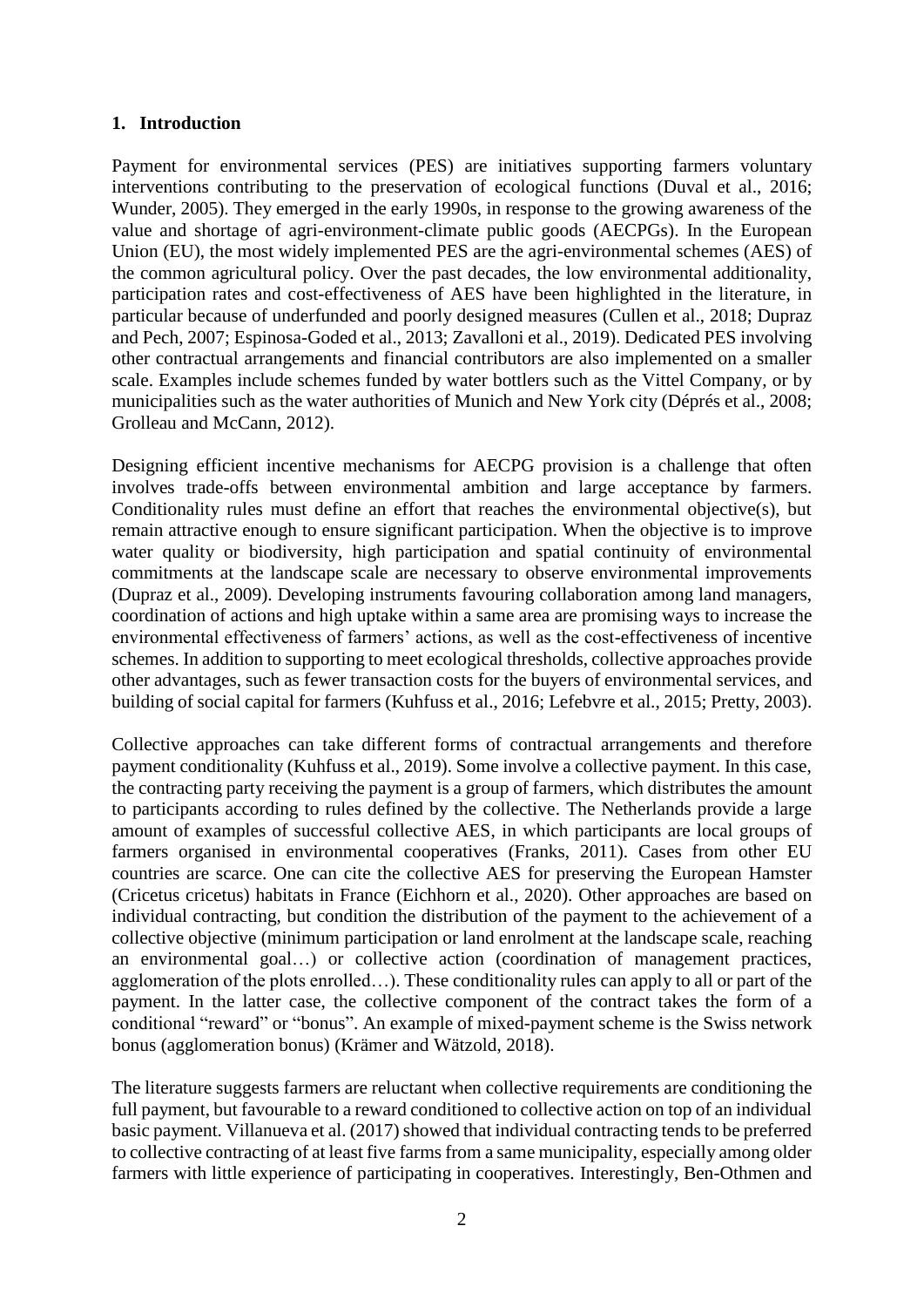Ostapchuk (2019) found an opposite result, with positive preferences for collective contracting of at least three farms from the same municipality. However, the two studies differed in the way collective participation was defined. In the study of Ben-Othmen and Ostapchuk (2019), it was made clear that farmers could form a group with whom they trust the most, and that only free-riding farmers would be sanctioned in case of noncompliance with management requirements, not the whole group. It therefore suggests that a key factor of collective AES acceptance is well-defined group governance and monitoring, what is often emphasized by researchers studying successful Dutch case studies of environmental cooperatives (Barghusen et al., 2021; Franks, 2011; Uetake, 2014). Le Coent et al. (2017) looked at farmers preferences for biodiversity offsets with the full payment conditioned to a minimum of 20% of participation of farmers from the area. They found that farmers anticipate transaction costs for reaching the participation threshold and prefer contracts without. Another study measuring preferences for an AES requiring the coordination of the location of tree planting with neighbouring farms also concluded that farmers were reluctant to the collective approach due to transaction costs and beliefs that other farmers would not be willing to cooperate (Villamayor-Tomas et al., 2019). However, they identified a peer effect, with the finding that farmers were more likely to choose an agri-environmental measure recommended by other farmers. When it comes to collective bonus options, a study by Kuhfuss et al. (2016) reveals positive preferences for a conditional bonus if at least 50% of the eligible area is enrolled in the scheme after five years.

Apart from this last study by Kuhfuss et al. (2016) among vine growers, there is still little evidence on farmers' attitudes towards mixed-payment mechanisms promoting collective approaches. Further analyses would confirm or nuance the acceptability of these nudges in other contexts, and provide recommendation for designing successful schemes. This present study aims at providing new elements on the acceptability among farmers of a collective component in PES, designed to meet high participation rates and environmental efforts. We develop a choice experiment (CE) to measure preferences for a contract targeting the improvement of rivers ecological quality in northwestern France. CE are particularly relevant to elicit preferences for specific contract characteristics that do not yet exist (Louviere et al., 2000). Two types of bonuses were tested to explore new elements on the design of payment mechanisms: an individual bonus for sponsoring a peer, and a sponsor bonus combined with a collective result bonus distributed equally to all participants.

The paper is organised as follow. In section 2 are presented the choice modelling and experimental design. The survey data are described in section 3. Section 4 presents and discusses the results. Section 5 provides some concluding remarks and policy recommendations.

#### **2. Method**

#### **2.1. Discrete choice experiment approach**

A CE is a survey-based method to elicit stated preferences of individuals. Respondents are successively asked to choose their preferred option among a small number of hypothetical alternatives, which differ according to several attributes. CE techniques are based on Lancaster's theory that consumption decisions are determined by the utility derived from the attributes of the good being consumed (Lancaster, 1966) and the random utility theory decomposing utility into a deterministic part and a random part (McFadden, 1974). They are particularly useful to estimate ex-ante the marginal utility of different characteristics of policy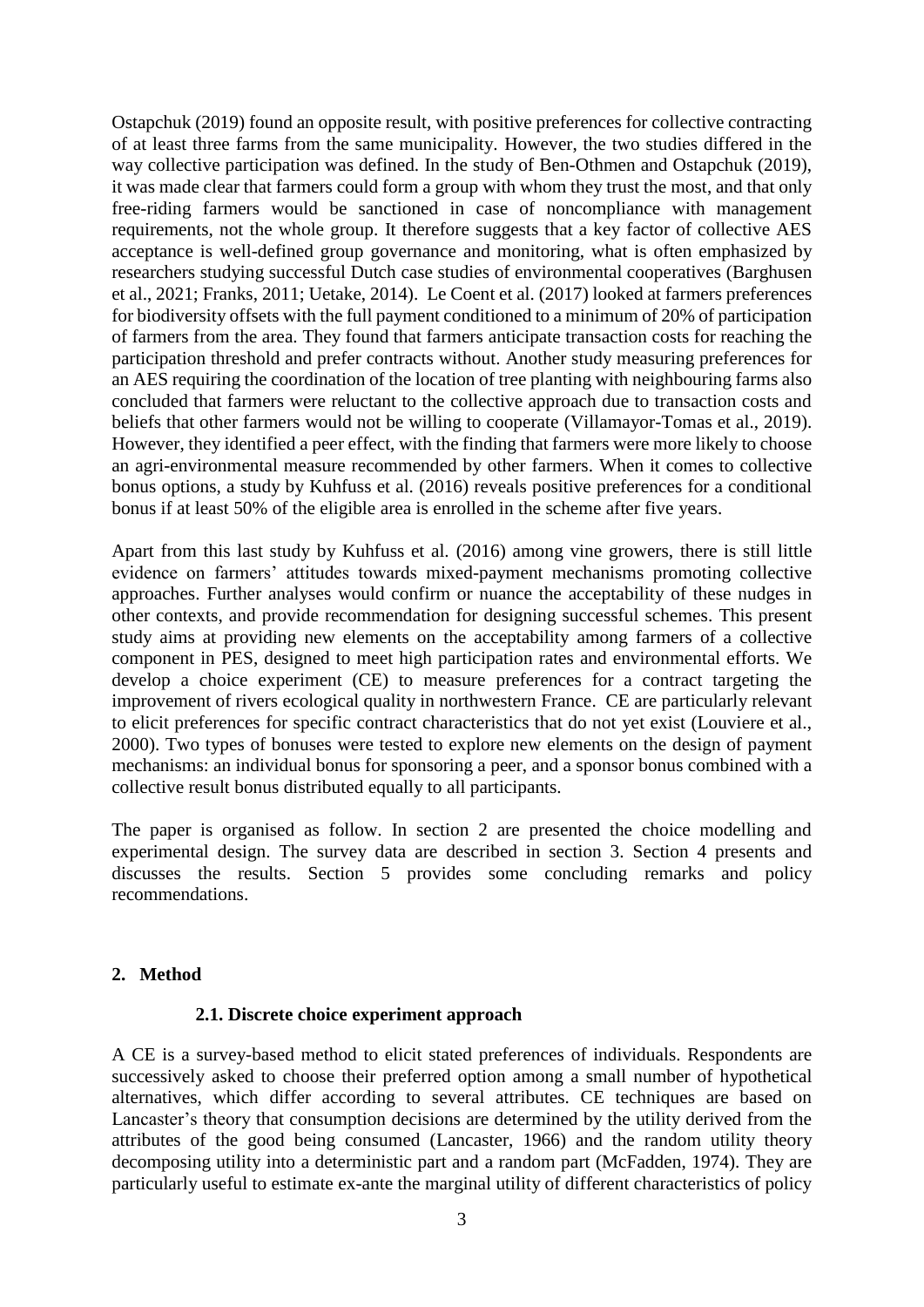design. The application of CE methods already provided a lot of useful policy recommendations for agri-environmental contracts design, for instance regarding farmers preferences for contract length (Bougherara and Ducos, 2006; Christensen et al., 2011; Latacz-Lohmann and Breustedt, 2019; Ruto and Garrod, 2009), payment sequences (Bougherara et al., 2021) and conditional bonuses (Kuhfuss et al., 2016; Vaissière et al., 2018).

#### **2.2. Model specification**

Under the random utility theory, the utility  $U_{n,i}$  that individual n obtains from choosing alternative *j* out of *J* alternatives in the choice set  $t$  out of a series of  $T$  choice sets, is made of an observed component  $V_{njt}$  (deterministic part) and a stochastic error term  $\varepsilon_{njt}$  (random part) (1).

$$
U_{njt} = V_{njt} + \varepsilon_{njt} \tag{1}
$$

We assume individual  $n$  chooses alternative  $j$  if and only if that alternative maximises his utility amongst all alternatives in choice set  $t$ . The probability that farmer  $n$  chooses alternative  $j$  is:

$$
P_{njt} = Prob(V_{njt} + \varepsilon_{njt} > V_{nit} + \varepsilon_{nit}) = Prob(\varepsilon_{njt} - \varepsilon_{nit} > V_{nit} - V_{njt}) \,\forall i \neq j \tag{2}
$$

The error term is assumed to follow the Gumbel Type-1 extreme-value distribution (McFadden, 1974), such that a logit model can be applied to estimate the parameters. Under the conditional logit (CL) model, the  $\beta$  coefficients representing respondents' preferences for the attribute levels  $X_{njt}$  are assumed homogeneous (3).

$$
P_{njt} = Prob(\varepsilon_{njt} - \varepsilon_{nit} > \beta(X_{nit} - X_{njt})) \,\forall i \neq j \tag{3}
$$

The Hausman test allows to check the independence of irrelevant alternatives (IIA) and validate the CL model specification (Hausman and McFadden, 1984). To relax the IIA assumption and account for taste heterogeneity across farmers or across groups of farmers, the mixed logit (ML) (4) or latent class (LC) (5) models are applied (Greene and Hensher, 2003).

$$
P_{njt} = Prob\left(\varepsilon_{njt} - \varepsilon_{nit} > \beta_n(X_{nit} - X_{njt})\right) \forall i \neq j \tag{4}
$$

$$
P_{njt|q} = Prob(\varepsilon_{njt} - \varepsilon_{nit}) \beta_q(X_{nit} - X_{njt}) | class q) \forall i \neq j
$$
 (5)

An estimate of the average willingness to accept (WTA) for each attribute  $X$  are obtained from the coefficient of the corresponding attribute  $\beta_X$  and the contract payment coefficient  $\beta_{\text{vavment}}$ (6) (Mariel et al., 2021).

$$
WTA_X = \frac{-\beta_X}{\beta_{payment}}\tag{6}
$$

 $WTA<sub>X</sub>$  is the average annual payment per hectare a farmer requires to accept a contract for which the level of attribute  $X$  is higher by one unit.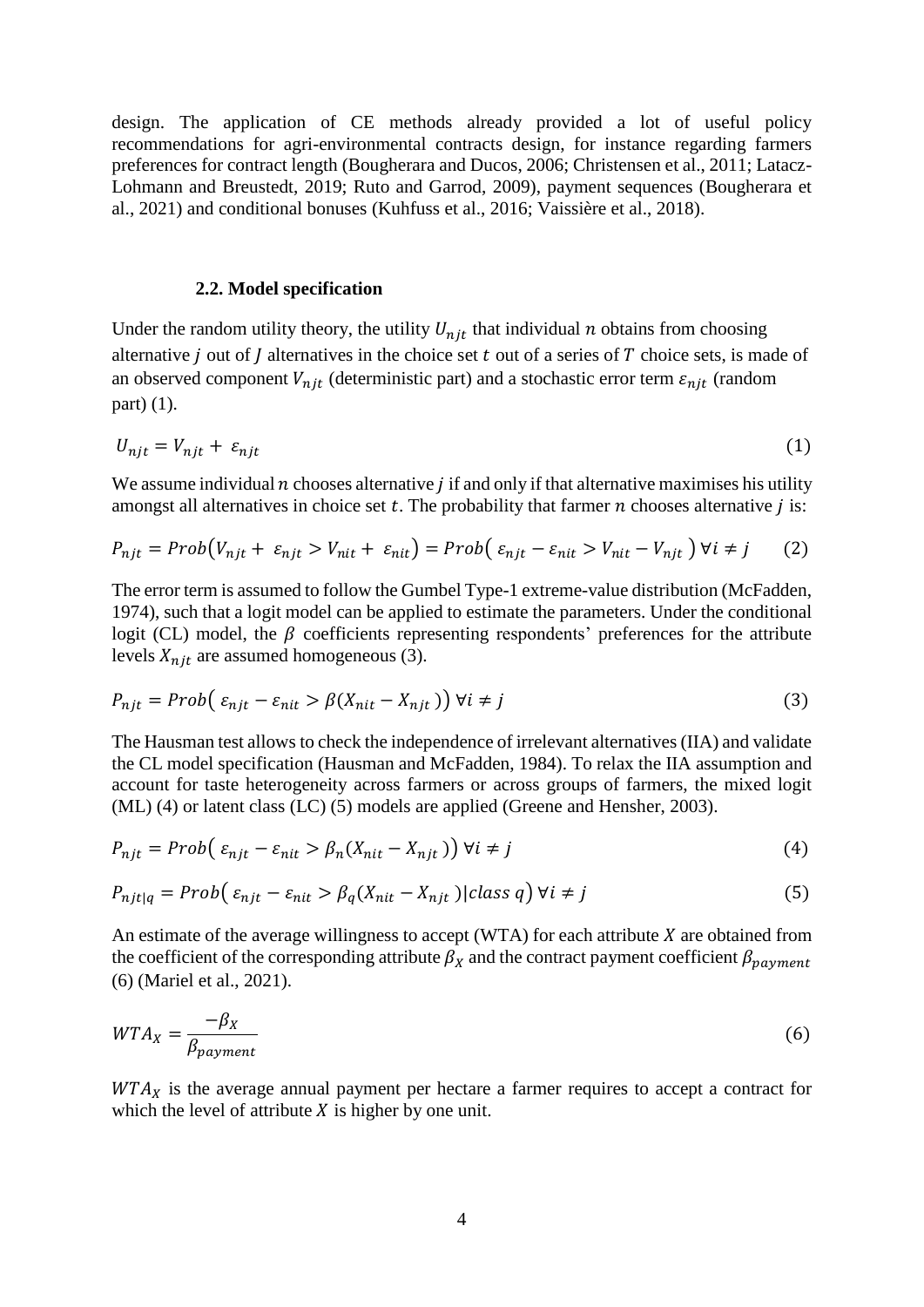#### **2.3. Experimental design**

A choice experiment was conducted to measure farmers' preferences for a 5-year contract targeting the improvement of the ecological quality of rivers in 3 regions of northwestern France (Brittany, Normandy and Pays de la Loire), for which participants would enroll all their farmland. Contract were characterized by management requirements defining the environmental services to be delivered by farmers to contribute to the improvement of water quality, a per-hectare payment distributed to farmers individually on an annual basis if they comply with management requirements, and a bonus option (Table 1).

| <b>Attribute</b>        | <b>Description</b>                                                                                                             | <b>Levels</b>                                                                                                                                                                                                                                                                                                                                                                                                          |
|-------------------------|--------------------------------------------------------------------------------------------------------------------------------|------------------------------------------------------------------------------------------------------------------------------------------------------------------------------------------------------------------------------------------------------------------------------------------------------------------------------------------------------------------------------------------------------------------------|
| Soil cover              | Average agricultural soil<br>coverage throughout the<br>year at the farm level                                                 | 85%<br>90%<br>95%                                                                                                                                                                                                                                                                                                                                                                                                      |
| <b>Hedgerows</b>        | Average density of anti-<br>multi-species<br>erosion<br>multilayer hedgerows at<br>the farm level                              | 20m/ha<br>60m/ha<br>100m/ha                                                                                                                                                                                                                                                                                                                                                                                            |
| <b>Basic</b><br>payment | Per-hectare<br>individual<br>annual payment                                                                                    | 150E/ha<br>300€/ha<br>450€/ha<br>600E/ha                                                                                                                                                                                                                                                                                                                                                                               |
| <b>Bonus</b>            | Whether<br>the<br>contract<br>includes the option of<br>receiving<br>bonus<br>a<br>conditioned<br>to<br>a<br>collective action | <b>None</b><br>Individual sponsor bonus: $450\epsilon$ each time the<br>farmer convinces a peer into entering the scheme<br>Individual sponsor bonus + collective result<br><b>bonus:</b> $450\epsilon$ each time the farmer convinces a<br>peer into entering the scheme + $50\text{€/ha}$<br>distributed to all participants if the river's<br>ecological status reaches a higher step of the<br>water quality scale |

**Table 1: Attributes and attribute levels in the CE.**

The choice of management and per-hectare payment attributes and levels was based on evidence from a previous study undertaken in a similar environmental context in Brittany (Gruau et al., 2021). Evidence shows that hedge networks in agricultural landscapes such as bocage, act as buffer zones and erosion barriers preventing runoffs in water catchments, in synergy with many other ecological side-benefits (Burel and Baudry, 1995; Caubel-Forget et al., 2001; Merot, 1999). Avoiding long periods of bare soil, in particular in winter, also contributes to limiting soil erosion and runoffs (Souchère et al., 2003).

The higher levels of per-hectare payment are higher than typical AES schemes, to include the possibility that all or part of the payment could be financed by other types of stakeholders (water catchment agency, private companies, municipalities…). The degradation of rivers ecological quality does not only contribute to the deterioration of biodiversity, but also induces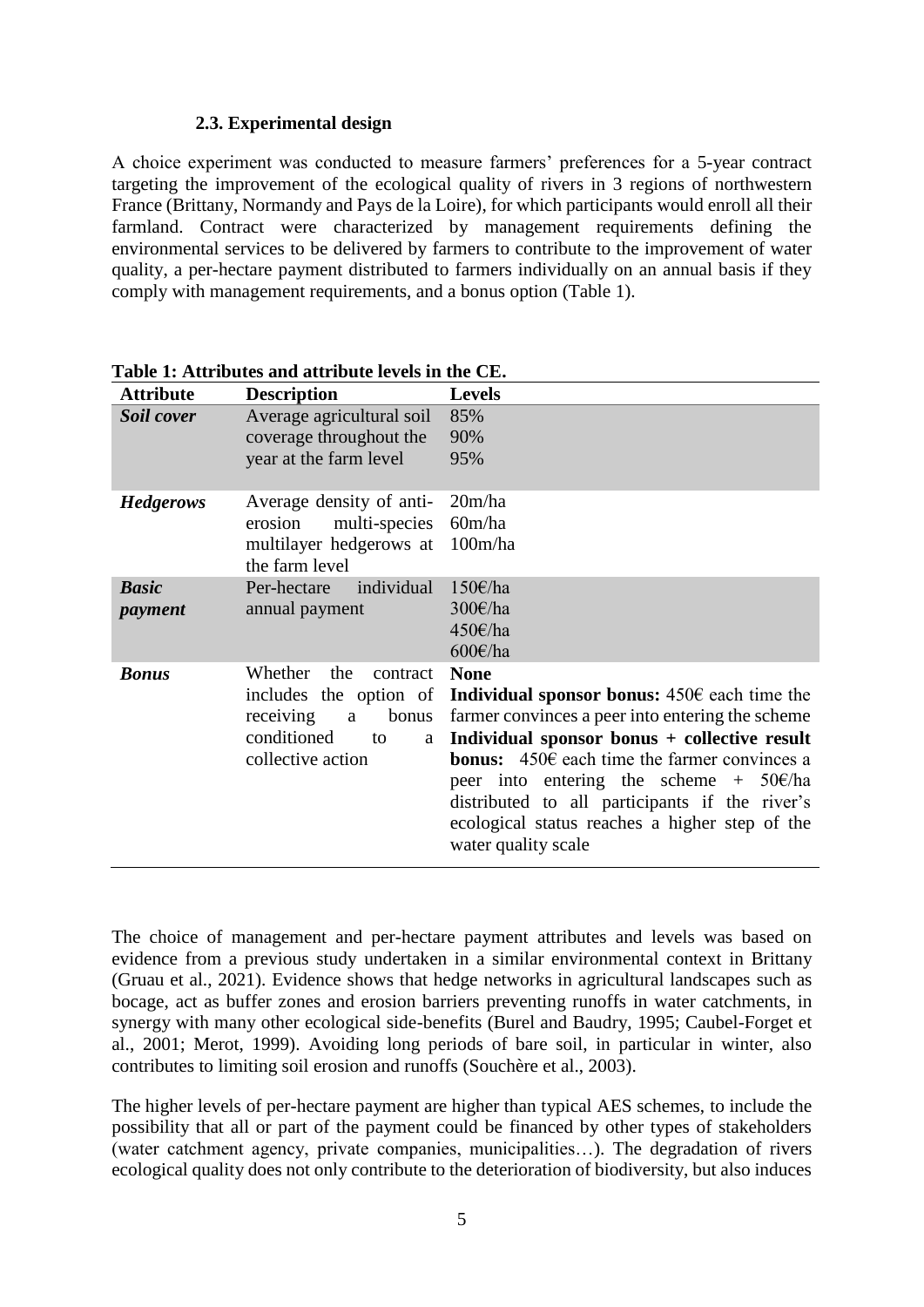higher costs of water depollution for securing drinking water quality. Protecting water resources is therefore of interest for many stakeholders (water catchment bodies, local citizens, local companies, municipalities…). Their role as PES scheme financers would allow to better capture society willingness to pay and farmers WTA, beyond foregone profits. WTA includes uncertainty and factors that are not necessarily technical barriers, such as transaction costs or social capital (Espinosa-Goded et al., 2013).

The bonus option levels were defined together with stakeholders involved in the development of experimental PES in the study area. A sponsor bonus, suggested by farmers involved in an experimental PES in Brittany, is introduced and takes the form of an individual reward for convincing a peer farmer from the water catchment area to enter the PES scheme. A farmer would receive a one-time 450€ per new peer sponsored. Each farmer can be sponsored only once. For the parties financing the PES scheme, the sponsor bonus offers the opportunity to increase participation at the water catchment scale while benefiting from the peer effect (communication on the scheme, knowledge spillover…). For the farmers, sponsoring peers induces new transaction costs (social commitments, time consuming). Therefore, a second level of bonus option introduces an additional reward of 50€/ha, distributed to all participants if a collective result is obtained. The environmental result considered is a higher step of the water quality scale for the river's ecological status. This option is introduced to encourage collaborative effort to reach a common objective and increase even further the environmental effectiveness of the scheme. The underlying hypothesis is that the consideration of sponsored peers' environmental outcome externality would lower farmers' individual adoption cost for the sponsor bonus.

Choice sets including two contract alternatives and the status-quo (option to opt-out and choose none of the contracts) were designed by combining the different attribute levels (see Figure 1 for an example of choice card). A d-efficient design of 36 choice sets to be divided into 4 blocks of 9 choice cards was constructed.

| <b>Attribute</b>        | <b>Contract A</b>    | <b>Contract B</b>                                                          |                                   |
|-------------------------|----------------------|----------------------------------------------------------------------------|-----------------------------------|
| <b>Hedgerows</b>        | $100 \text{ m/ha}$   | 60 m/ha                                                                    |                                   |
| Soil<br>coverage        | 85%<br>Bare soil     | 85%<br>Bare soil                                                           |                                   |
| <b>Basic</b><br>payment | 300€/ha<br>$\bullet$ | 150€/ha                                                                    | I prefer to<br>keep my<br>current |
| <b>Bonus</b>            | <b>None</b>          | Individual bonus:<br>450€/sponsored peer<br>G<br>Collective bonus : 50€/ha | practices                         |

#### **Figure 1: Example of choice set of the CE.**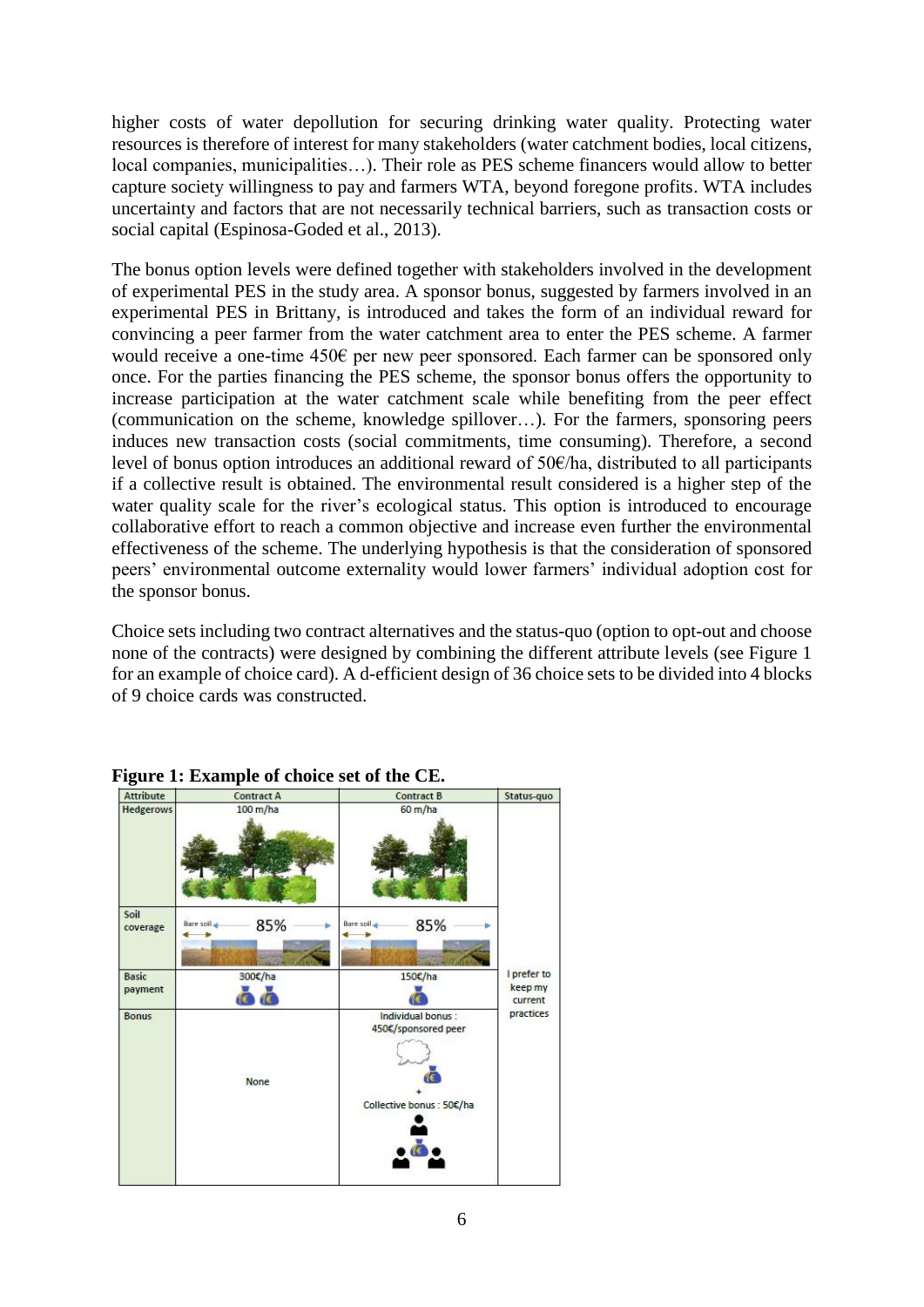For the econometric analyses, management attributes (*COVER*, *HEDGEROWS)* and the basic payment attribute (*PAYMENT*) are coded as continuous variables and the bonus levels (*BONUSsponsor*, *BONUSsponsor/collective result*) as dummy variables. All the attribute levels are set at 0 for the status-quo alternative. We also define an alternative specific constant controlling for the status-quo alternative (*ASCsq*).

#### **2.4. Survey structure**

The CE was included as a section of a pan-EU survey on the acceptability of agrienvironmental-climate contract solutions, conducted in spring 2021 among farmers located in Brittany, Normandy and Pays de La Loire. Voluntary farmers were contacted to organise a face-to-face interview after being recommended by intermediaries (farmers union, organisations of milk producers, farmers associations…). The first section of the survey includes general information on farmer and farm characteristics, and the second section on the impact of contract characteristics on the willingness to adopt contractual solutions. In particular, farmers were asked to state from a scale from 1 to 5 how much would the possibility to collectively agree on environmental targets and measures at landscape-level together with other land managers (*ATTITUDEcollective agreement*), and to receive a common payment to be distributed among participants (*ATTITUDEcollective payment*), increase or decrease their willingness to enroll? In this third section dedicated to the CE, respondents were introduced to the context, objective and rules of the game of the CE, and to the contract parameters (those fixed and those varying from one alternative to another). Preliminary questions were included to help the respondents estimating their current levels of management requirements (individual status-quo). The current soil cover duration was calculated from the stated hectares of permanent grasslands, arable crops, permanent crops and total utilised agricultural area (UAA), as well as the average number of days with bare soil on arable lands and proportion of grass cover on the permanent crops surfaces. The current hedgerows density was calculated from the total UAA and total meters of multispecies multilayer hedgerows currently present on the farmland. Farmers were then asked 9 times to choose the preferred option among 2 contract alternatives and the status-quo.

#### **3. Data**

130 farmers' responses were collected. 97 farmers are located in Brittany (74.6% of the sample), 23 in Pays de la Loire (17.7% of the sample), and 10 in Normandy (7.7% of the sample) (Figure 2).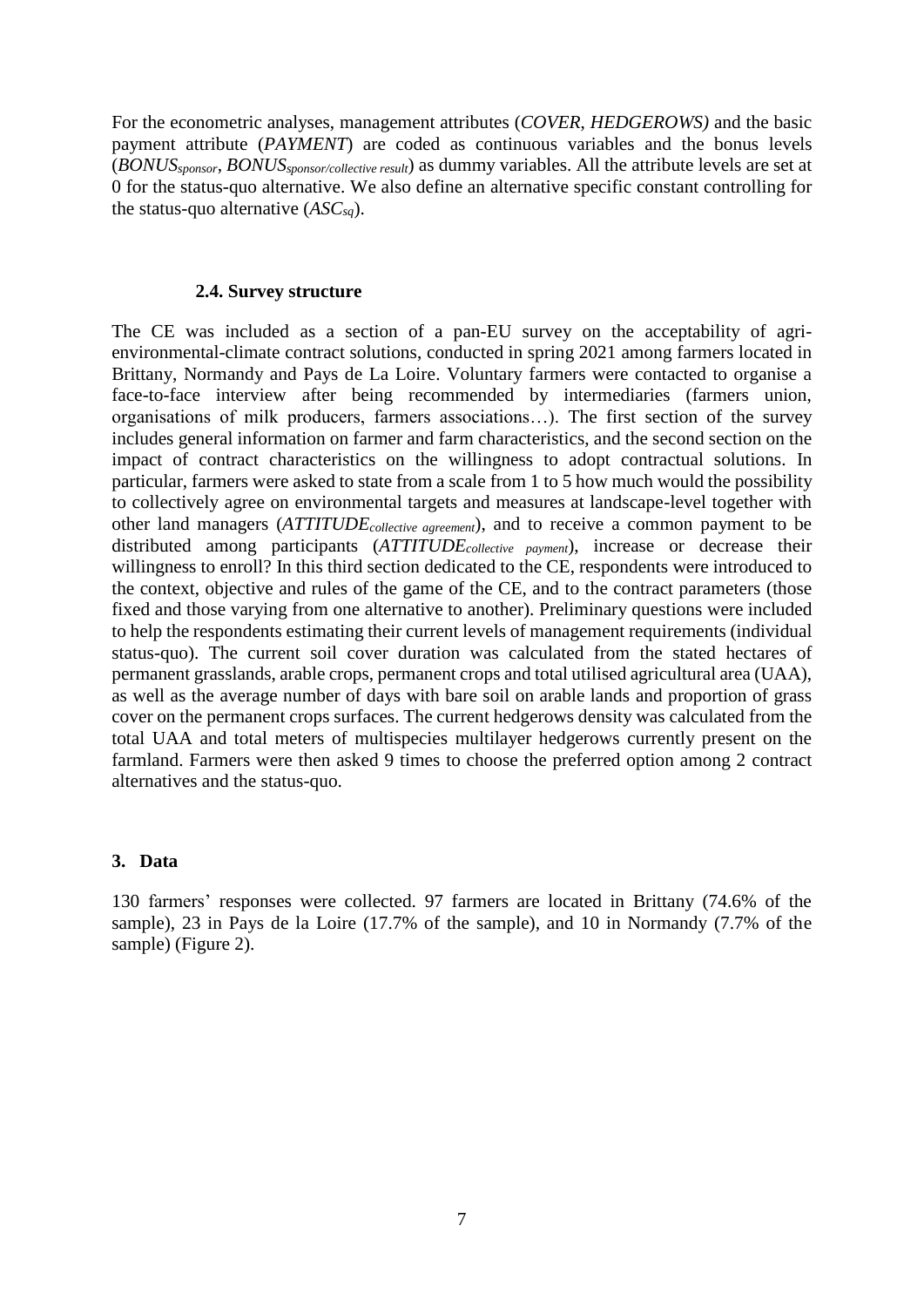

**Figure 2: Distribution of the sampled farms in the surveyed regions (%)**

Descriptive statistics of the sample are provided in Table 2. A comparison of the sample characteristics with the 2010 agricultural census data for the study area (Brittany, Pays de la Loire, Normandy) shows that the sample is representative of farmers' age and UAA, but over represents male farmers with higher education, organic, dairy and mixed cattle farms (SSP, 2010). This bias is explained by the non-random sampling procedure respecting the data protection policy, with a preliminary selection of volunteers by intermediaries. The initial levels of anti-erosion multispecies multilayer hedgerows density and soil cover duration estimated for the sample are also particularly high for the surveyed area, with many farms already fulfilling the highest levels of the hypothetical contracts requirements. Farmers stated few days of bare soil for their arable land (25 days on average). Moreover, the farms of our sample stated having on average 88 m/ha of multispecies multilayer hedgerows, while all types of hedgerows considered (including monospecies or monolayer), the observed average density is 49 m/ha in Normandy, 48 m/ha in Brittany, and 55 m/ha in Pays de la Loire (Mission Bocage, 2011; Simon et al., 2019, 2018).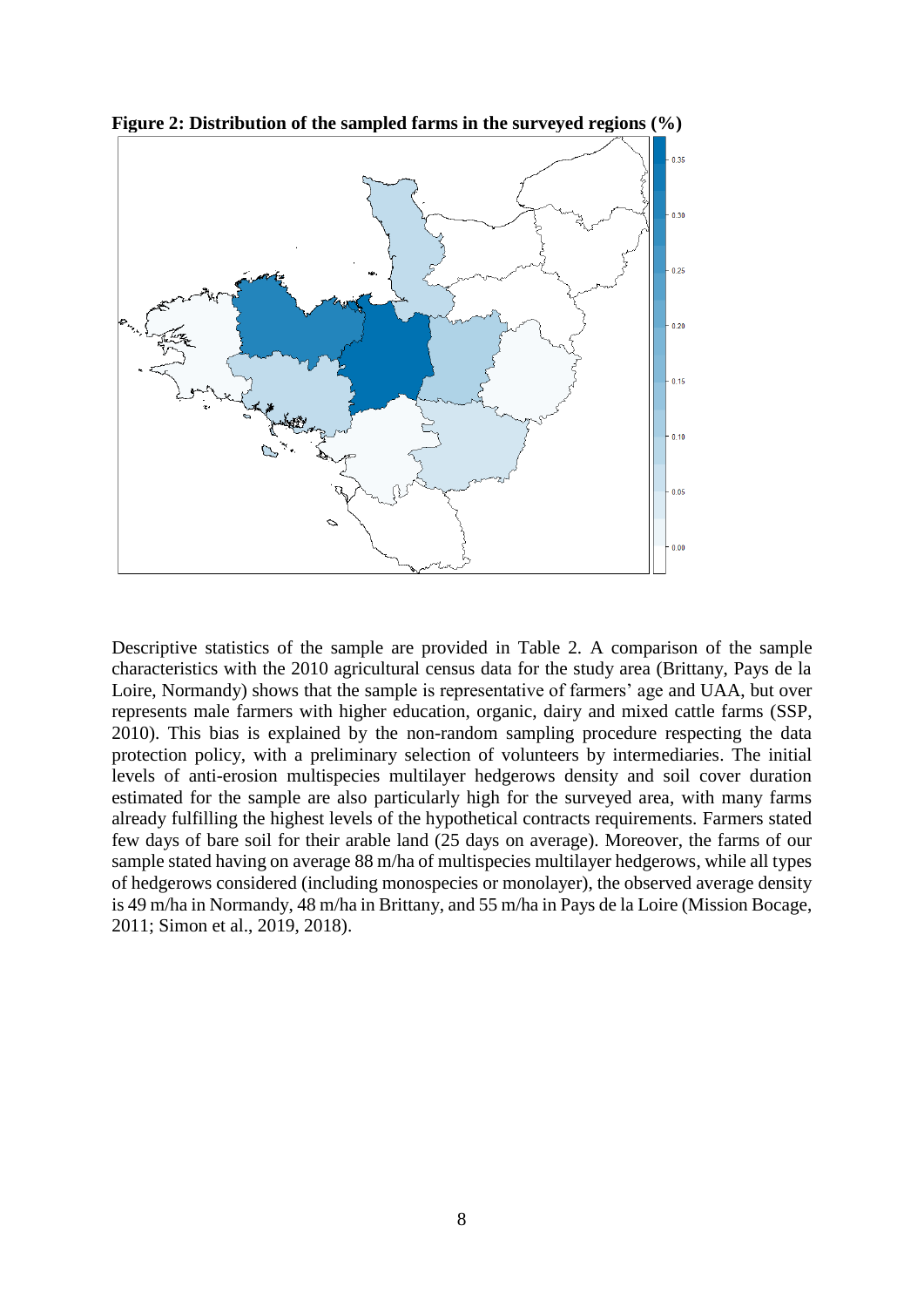| <b>Variable</b>                                                     | Sample mean   | <b>Standard deviation</b> |  |  |  |
|---------------------------------------------------------------------|---------------|---------------------------|--|--|--|
| <b>Farms' characteristics</b>                                       |               |                           |  |  |  |
| UAA (ha)                                                            | 100.3         | 64.3                      |  |  |  |
| Share of rented area (%)                                            | 72.1          | 28.5                      |  |  |  |
| Share of permanent grasslands (%)                                   | 35.7(4 n.a)   | 31.6                      |  |  |  |
| Share of arable land (%)                                            | 62.3(4 n.a)   | 31.9                      |  |  |  |
| Share of land under permanent crops (%)                             | 2.0(4 n.a)    | 10.2                      |  |  |  |
| Specialised in dairy (%)                                            | 50.8          | 50.2                      |  |  |  |
| Specialised in crops (%)                                            | 14.6          | 35.5                      |  |  |  |
| Specialised in granivores (%)                                       | 8.5           | 27.9                      |  |  |  |
| Organic farming (%)                                                 | 39.2          | 49.0                      |  |  |  |
| Enrolled surfaces in AES in 2020 (%)                                | 40.8          | 49.3                      |  |  |  |
| Number of full time workers                                         | 2.1           | 1.2                       |  |  |  |
| <b>Farmers' characteristics</b>                                     |               |                           |  |  |  |
| Female (%)                                                          | 13.1          | 33.8                      |  |  |  |
| Older than 50 years old $(\%)$                                      | 44.6          | 49.9                      |  |  |  |
| Plan to stop managing farm activities in<br>5 years or less $(\% )$ | 20.0          | 40.2                      |  |  |  |
| Higher education (%)                                                | 63.1          | 48.4                      |  |  |  |
| <b>Current levels of management requirements</b>                    |               |                           |  |  |  |
| Soil cover (%)                                                      | 94.9(4 n.a)   | 7.1                       |  |  |  |
| Hedgerows (m/ha)                                                    | 87.8 (10 n.a) | 73.7                      |  |  |  |

**Table 2: Descriptive statistics of the sample**

n.a: not answered.

Regarding farmers perception of collective elements in PES, more than 50% of the sample stated the possibility to collectively agree on environmental targets and measures at landscapelevel with other land managers would increase their willingness to enroll in a contract, while only a bit more than 30% stated receiving a common payment to be distributed among participants would (Figure 3).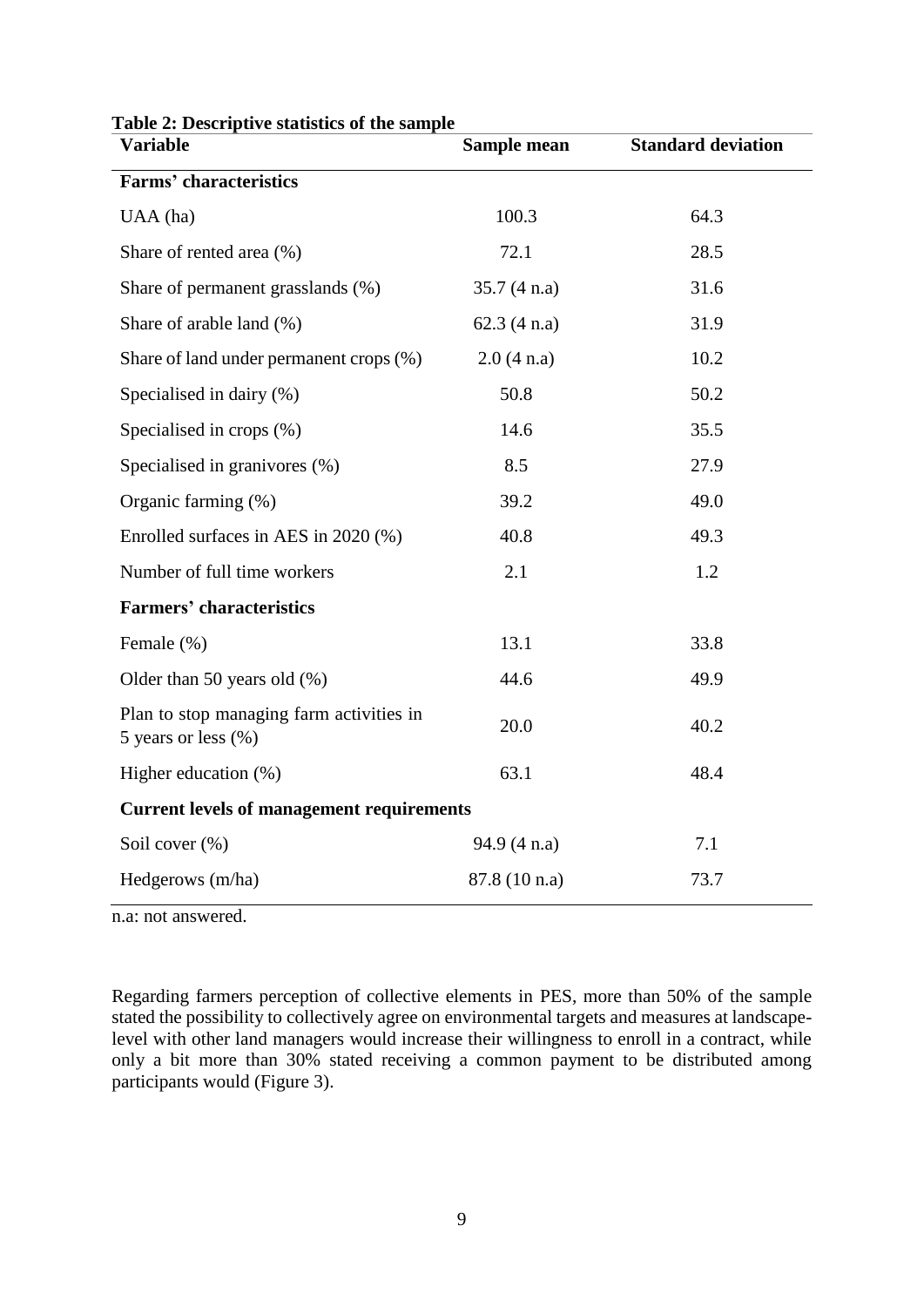

#### **Figure 3: Stated effect of collective components in contract design on willingness to adopt**

Decreases willingness considerably Somewhat decreases willingness No effect on willingness Nomewhat increases willingness Norreases willingness considerably

#### **4. Results and discussion**

As a baseline, we estimate a CL model with attribute levels and *ASCsq* as explanatory variables. The CL specification with effects coding for management attributes was compared with continuous coding (Bech and Gyrd-Hansen, 2005). Models did not significantly vary, and it was decided to keep the continuous coding. The Hausman-McFadden test reveals the IIA assumption is violated and preference heterogeneities across respondents, suggesting the need to rely on ML or LC models to analyse the data.

To disentangle preference heterogeneities, we apply a ML model with all attributes and statusquo coefficients as random parameters, expect for the basic payment coefficient we keep fixed (Table 3). The first ML specification (1), without individual specific variables, shows that the density of hedgerows and the level of the individual payment significantly affects respondents' choice, with the expected signs (negative effect for the level of hedgerows requirements and positive effect of the level of payment). The requirement of soil cover is however not significant. Farmers exhibit positive preferences for the bonus attribute, but only the sponsor bonus by itself is significant. The status-quo was chosen in 16% of the choice situations but results suggest farmers had no significant preferences for this option. The significance of standard deviation coefficients shows strong preference heterogeneities for both management attributes and the bonus option offering both the possibility of a sponsor bonus and a collective result bonus.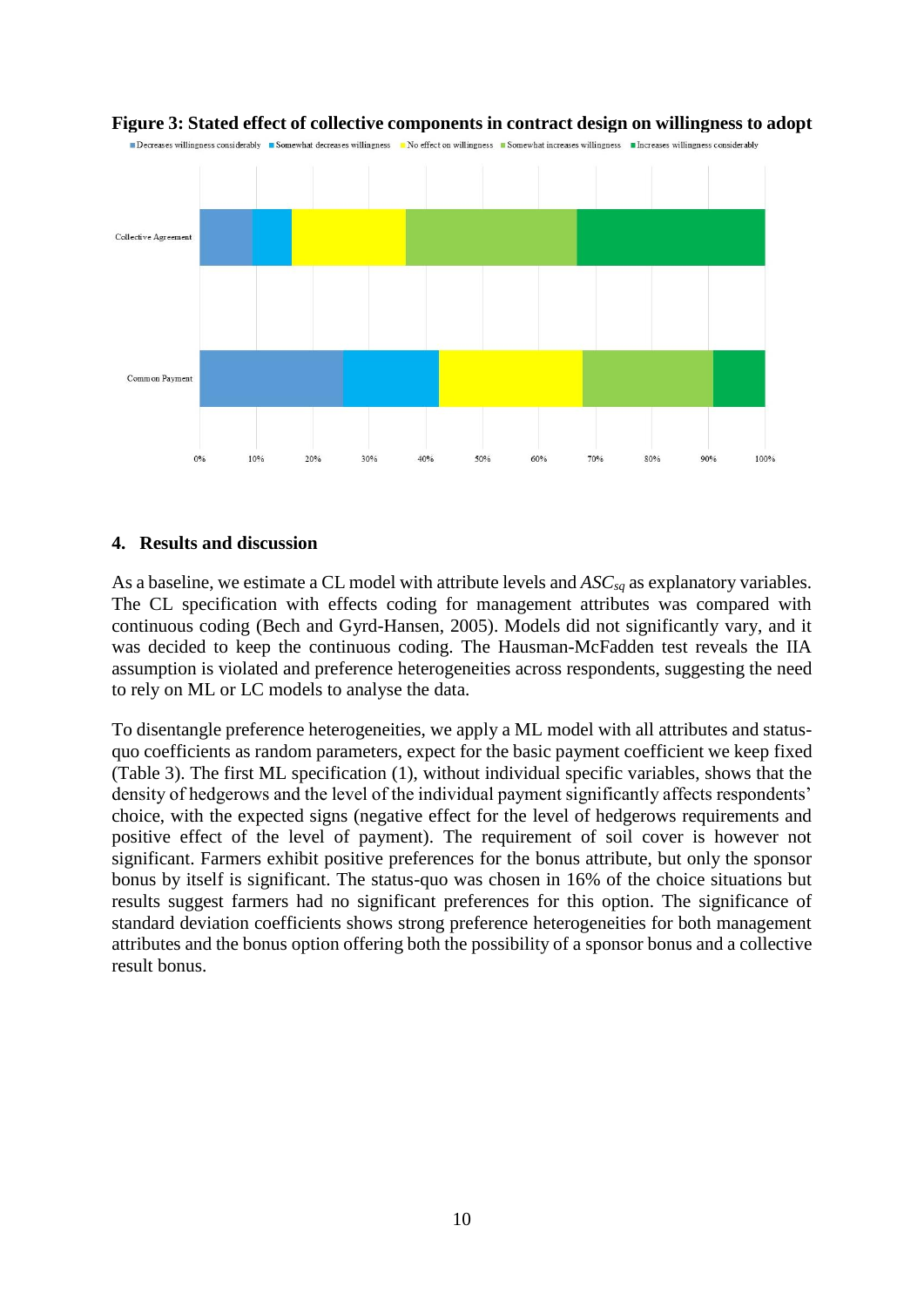| (1)<br>(2)                                                                                    |  |
|-----------------------------------------------------------------------------------------------|--|
| Estimate<br>Estimate                                                                          |  |
| $0.006***$<br>$0.006***$<br><b>PAYMENT</b>                                                    |  |
| (0.000)<br>(0.000)                                                                            |  |
| $-0.189*$<br>0.017<br><b>COVER</b>                                                            |  |
| (0.016)<br>(0.074)                                                                            |  |
| $-0.013**$<br>$-0.034***$<br><b>HEDGEROWS</b>                                                 |  |
| (0.004)<br>(0.007)                                                                            |  |
| $0.343*$<br>$0.395*$                                                                          |  |
| $BONUS_{sponsor}$<br>(0.157)<br>(0.161)                                                       |  |
| 0.317<br>$-0.976*$                                                                            |  |
| $BONUS_{sponsor/collective result}$<br>(0.184)<br>(0.412)                                     |  |
| $-0.121$<br>1.970                                                                             |  |
| $ASC_{sq}$<br>(1.470)<br>(1.536)                                                              |  |
| $0.253***$                                                                                    |  |
| COVER*COVER <sub>current</sub><br>(0.076)                                                     |  |
| $-0.032***$                                                                                   |  |
| COVER*ORGANIC<br>(0.008)                                                                      |  |
| 0.010                                                                                         |  |
| COVER*SHORT-TERM<br>(0.010)                                                                   |  |
| $0.000**$                                                                                     |  |
| HEDGEROWS*HEDGEROWS <sub>current</sub><br>(0.000)                                             |  |
| $0.040***$                                                                                    |  |
| HEDGEROWS*ORGANIC<br>(0.009)                                                                  |  |
| $-0.037**$                                                                                    |  |
| HEDGEROWS*SHORT-TERM<br>(0.011)                                                               |  |
| $0.441***$                                                                                    |  |
| BONUS <sub>sponsor/collective result</sub> *ATTITUDE <sub>collective payment</sub><br>(0.128) |  |
| $0.041***$<br>$0.051***$                                                                      |  |
| <b>SD.COVER</b><br>(0.005)<br>(0.005)                                                         |  |
| $0.048***$<br>$0.040***$                                                                      |  |
| <b>SD.HEDGEROWS</b><br>(0.005)<br>(0.004)                                                     |  |
| 0.281<br>0.123                                                                                |  |
| SD.BONUS <sub>sponsor</sub><br>(0.279)<br>(0.284)                                             |  |
| $1.142***$<br>$1.114***$                                                                      |  |
| SD. BONUS <sub>sponsor/collective result</sub><br>(0.196)<br>(0.210)                          |  |
| 0.444<br>0.455                                                                                |  |
| $SD. ASC_{sq}$<br>(0.259)<br>(0.606)                                                          |  |
| Log likelihood<br>$-819.93$<br>$-737.18$                                                      |  |
| Pseudo- $R^2$<br>0.317<br>0.386                                                               |  |
| <b>AIC</b><br>1661.858<br>1510.352                                                            |  |
| <b>BIC</b><br>1717.57<br>1600.077                                                             |  |
| Observations<br>1080<br>1170                                                                  |  |
| Number of farms<br>130<br>120                                                                 |  |

|  | Table 3: Mixed Logit estimations (normal distribution of random parameters) |  |  |
|--|-----------------------------------------------------------------------------|--|--|
|  |                                                                             |  |  |

Significance levels: \*\*\* p-value <  $0.001$ , \*\* p-value <  $0.01$ , \* p-value <  $0.05$ . Standard errors in parentheses.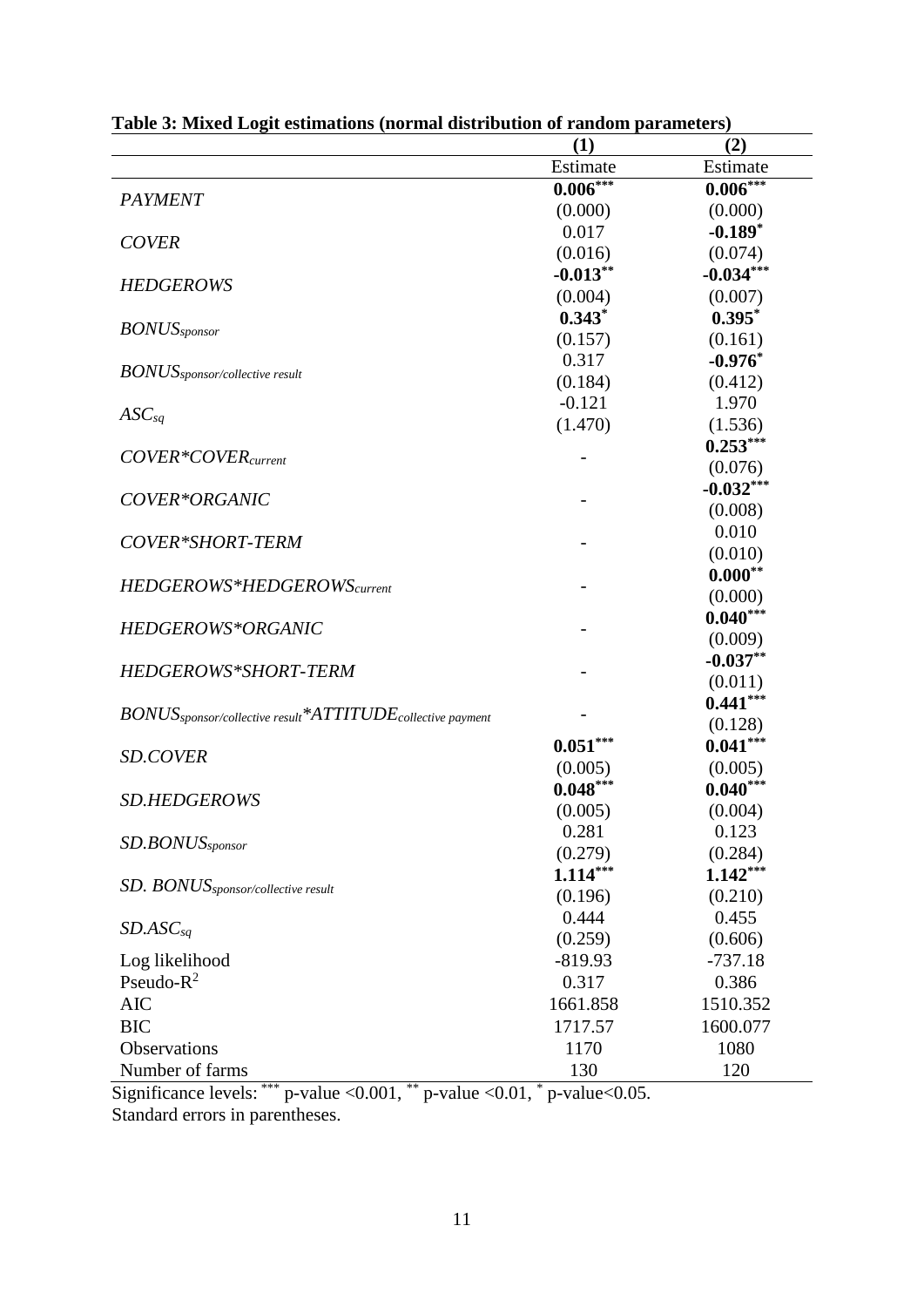In a second ML specification (2), we investigate preference heterogeneities for management requirements and the combined bonuses option by adding interaction terms with individual specific variables collected in the survey. The covariates included were farms' current management attribute levels (*COVERcurren<sup>t</sup>* and *HEDGEROWScurrent*), and organic status (*ORGANIC*), plan to stop managing farm activities in 5 years or less (*SHORT-TERM*), and attitude towards collective payments as contract design characteristic (*ATTITUDEcollective payment*). Results suggest that, when controlling for the perceived current density of eligible hedgerows and duration of soil cover, coefficients for both the management attributes become significantly negative. In addition, interaction terms show that the higher the initial management requirement levels, the higher the preferences for higher levels of the corresponding attributes. Maintaining high density of hedgerows and a long period of soil cover is costly and farmers might see an opportunity to be compensated for it with a PES scheme. In particular, many farmers of the sample are located in a nitrate vulnerable zone and must already comply with strict rules of soil coverage during winter. Controlling for organic status shows that organic farmers prefer lower levels of cover duration, which can be explained by their higher need to use tillage for weed control. However, they tend to prefer higher density of antierosion hedgerows. We can assume they also value the multiple ecosystem services delivered by hedgerows that support organic practices (habitats for natural predators of pests, reducing exposure to pesticide spray drift from neighbouring farms…). Moreover, respondents who plan to stop farming activities in 5 years or less have stronger negative preferences for hedgerows, which require long-term engagement of maintenance. Finally, farmers who scored high in terms of impact of a common payment on the willingness to join a contract exhibit positive preferences for the combined sponsor and collective result bonuses, while on average, sample preferences are negative for this bonus level. It suggests that some farmers are "pro-collective" while others are opposed to collective payments.

Farmers' average marginal WTA and 95% confidence intervals for the attributes for both ML specifications are reported in Table 4. Ceteris paribus, a farmer accepts a contract with on average 67 $\epsilon$  (specification (2)) less of individual payment per hectare if there is a sponsor bonus of 450€/peer. For a farm of 100ha (average farm size of the sample), it represents a decrease of 6,700€ of basic payment per year. A farmer would need to convince at least 15 new farmers each year to receive the same amount of sponsor bonuses, what confirms the result by Kuhfuss et al (2016) that introducing a bonus option can improve the cost-effectiveness of a scheme. However, the WTA a contract increases on average by 165€/ha if a collective result bonus of 50€/ha is also included in the scheme, in addition to the sponsor bonus.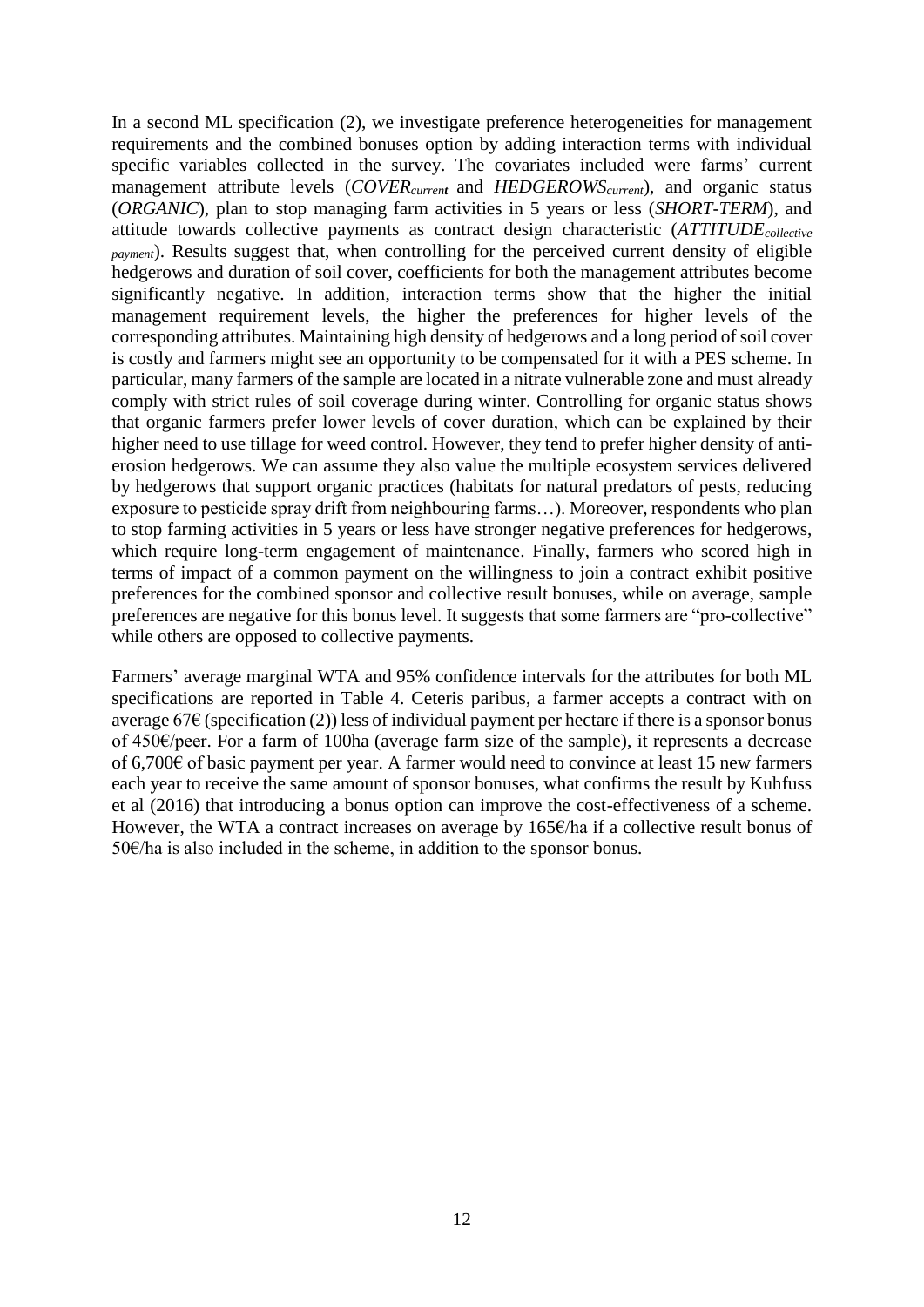| ML specification                             | (1)                                 |                        |        |                             | (2)                    |         |
|----------------------------------------------|-------------------------------------|------------------------|--------|-----------------------------|------------------------|---------|
| <b>Attributes</b>                            | <b>WTA</b><br>$(\epsilon$ /ha/year) | Confidence<br>interval |        | <b>WTA</b>                  | Confidence<br>interval |         |
|                                              |                                     | 2.5%                   | 97.5%  | $(\epsilon/\text{ha/year})$ | 2.5%                   | 97.5%   |
| <b>COVER</b>                                 | $-2.7$                              | $-8.1$                 | 2.6    | $32.1^*$                    | 7.7                    | 56.4    |
| <b>HEDGEROWS</b>                             | $2.2^{**}$                          | 0.8                    | 3.7    | $5.8***$                    | 3.4                    | 8.1     |
| <b>BONUS</b> <sub>sponsor</sub>              | $-56.9*$                            | $-108.2$               | $-5.6$ | $-66.9*$                    | $-120.9$               | $-12.9$ |
| $\it BONUS_{\rm sponsor/collections}$ result | $-52.4$                             | $-111.9$               | 7.0    | $165.3^*$                   | 28.2                   | 302.4   |
| $ASC_{sq}$                                   | 20.1                                | $-457.3$               | 497.4  | $-333.6$                    | $-842.3$               | 175.2   |

#### **Table 4: Average marginal willingness to accept PES contract design characteristics (delta method)**

We further characterise preference heterogeneities by estimating a LC model (Table 5). The first class (25.6% of respondents) describes preferences for low hedgerows density requirements and non-significant effects of bonuses. Farmers stopping their activity within 5 years are more likely to be in this "hedgerows averse" class. The second class (11.8% of respondents) depicts farms preferring the status-quo or contracts with high management requirements and no bonuses. Organic farmers are more likely to be in this "pro-environment individualists" class. The third class (62.6% of respondents) describes farmers with positive preferences for both types of bonuses, who also require higher levels of per-hectare payment. The level of financial incentives seems to drive their choice, more than technical constraints. This "pro-incentive" class more receptive to bonuses includes younger (not short-termoriented) and conventional farmers. Kuhfuss et al. (2016) also found that younger farmers are more likely to prefer bonuses while asking for higher compensation levels. Since our sample over-represents organic farmers (39% instead of 10% locally), it would suggest that the combined bonuses can be cost-effective insofar as the overall payment is high enough to reach an environmentally effective participation level.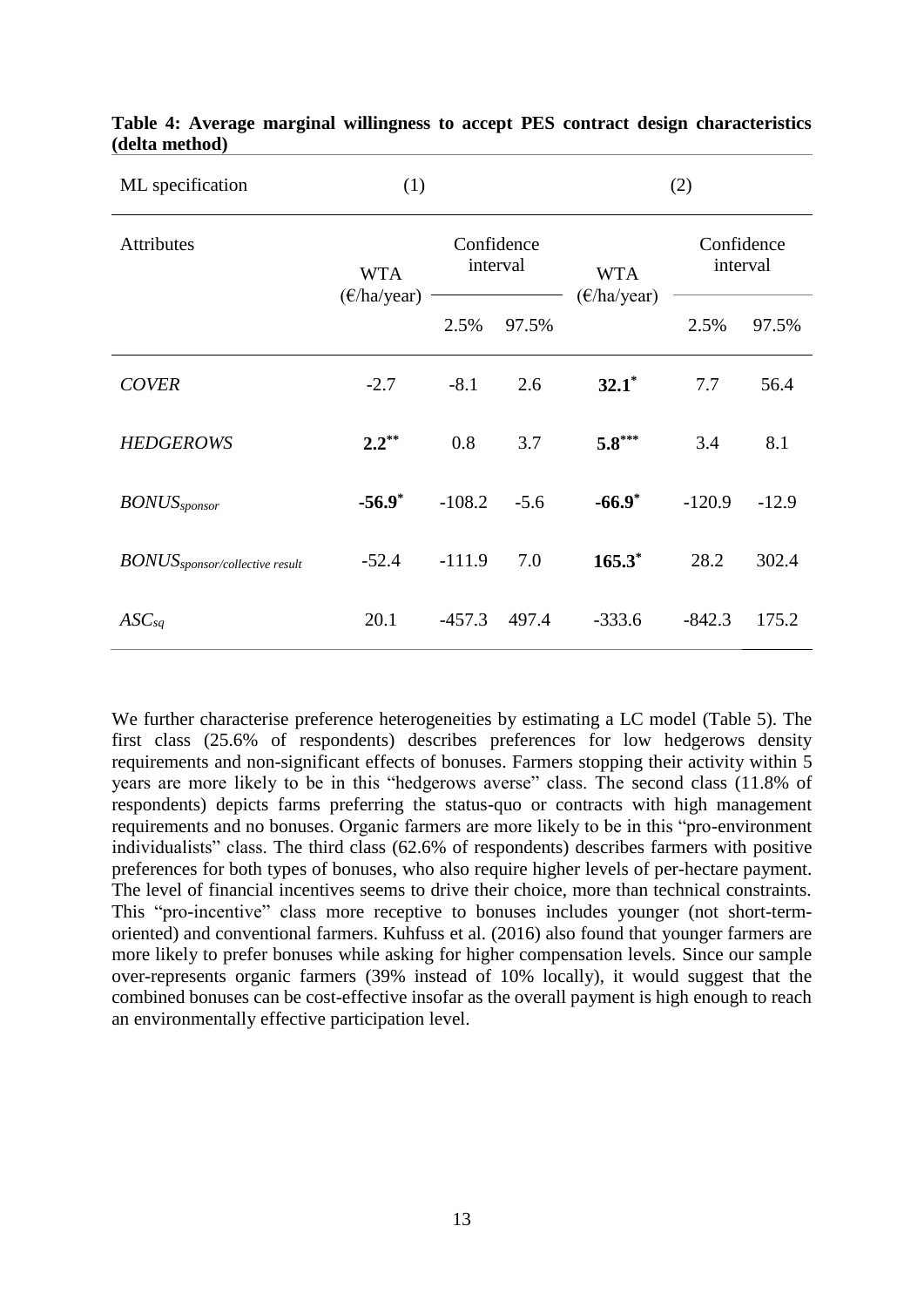| Estimate    | Estimate                                        |
|-------------|-------------------------------------------------|
|             | $0.007***$                                      |
| (0.001)     | (0.001)                                         |
| $-0.027$    | 0.025                                           |
| (0.032)     | (0.016)                                         |
| $-0.059***$ | 0.004                                           |
| (0.006)     | (0.002)                                         |
| 0.461       | $0.701***$                                      |
| (0.298)     | (0.180)                                         |
| 0.122       | $0.795***$                                      |
| (0.353)     | (0.167)                                         |
| $-4.579$    | 1.575                                           |
| (2.900)     | (1.589)                                         |
| $-825.03$   |                                                 |
| 0.313       |                                                 |
| 1698.06     |                                                 |
| 1819.615    |                                                 |
| 1170        |                                                 |
| 130         |                                                 |
| 0.256       | 0.626                                           |
|             | $0.003***$<br>*<br>0.04<br>$\sim$ $\sim$ $\sim$ |

#### **Table 5: Latent Class estimation**

Significance levels: \*\*\* p-value <  $0.001$ , \*\* p-value <  $0.01$ , \* p-value <  $0.05$ . Standard errors in parentheses.

#### **5. Concluding remarks**

The effectiveness of payment schemes for delivering AECPGs with provision thresholds (biodiversity, water quality) depends on reaching enough farmland enrolment at the landscape scale. The objective of the present study was to elicit farmers' preferences for a mixed-payment mechanism made of a bonus on top of a basic payment incentivizing farmers to adopt a collaborative behavior favoring the delivery of public goods with landscape thresholds effects.

Findings suggest that overall, farmers prefer contracts with a bonus for sponsoring a peer to no bonus, but prefer contracts with no bonus to a combined sponsor/collective bonus for environmental achievement. Designing bonuses distributed according to an individual effort for attracting more farmers could be a promising way to increase participation, while collective bonuses distributed equally to all might be counterproductive. We characterized respondents' heterogeneity with a latent class model and identify 3 groups of farmers with a different attitude towards the bonus options: (i) "pro-environment individualists" with negative preferences for both, (ii) "hedgerows averse" farmers who seem indifferent to both, and (iii) "pro-incentive" farmers with positive preferences for both. The later class of farms, most likely to be receptive to the introduction of bonuses for collective actions in environmental contracts, tend to include younger and more conventional farmers. This is a particularly interesting result in the prospect of developing those incentive mechanisms in the future.

A limit to the generalization of our findings is that due to our sampling procedure, our data are slightly biased. Asking and controlling for individual status-quo levels allowed us to control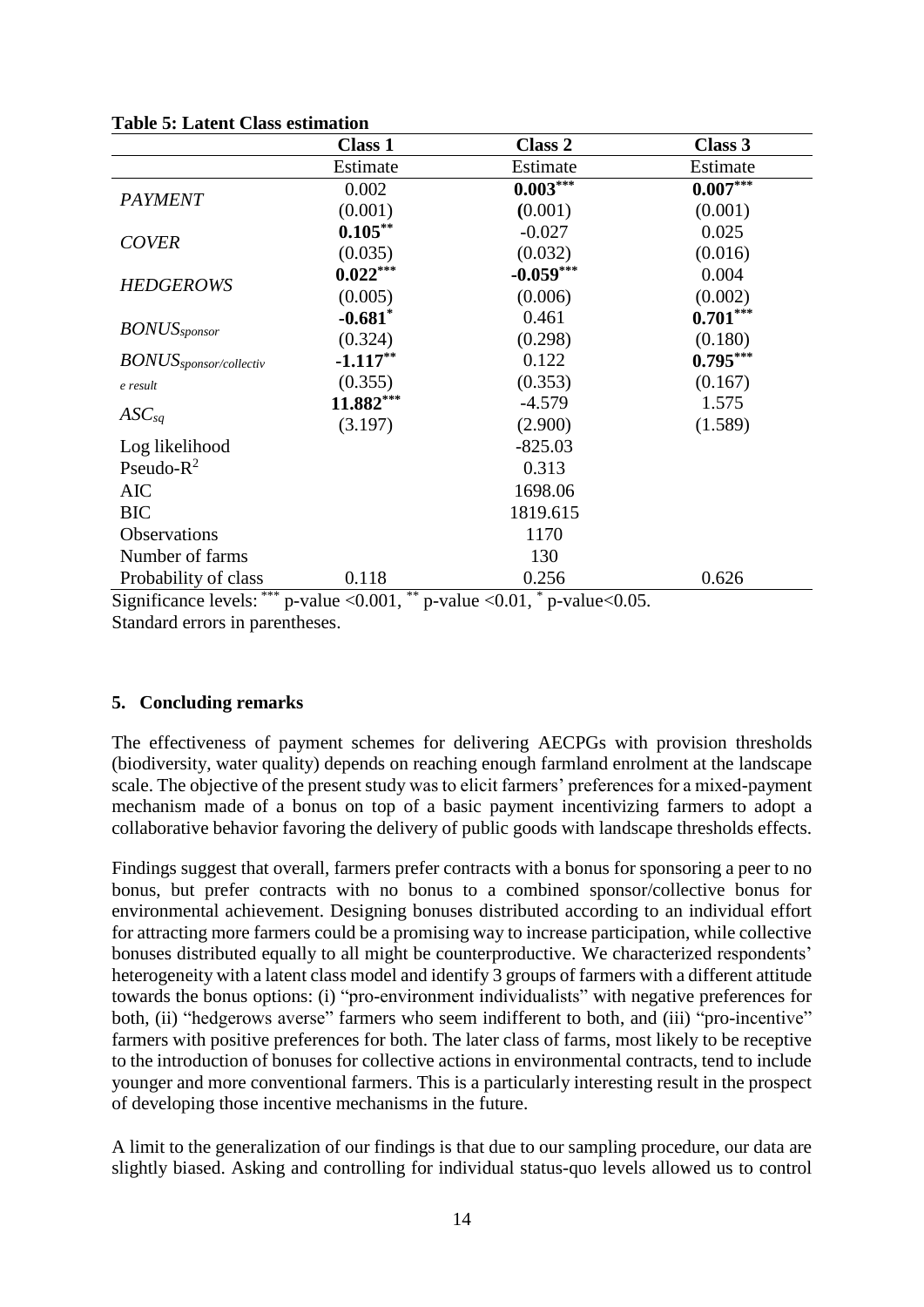part of the bias regarding the already high levels of management requirements implemented by respondents. In addition, there is an over-representation of organic farms (39% of the respondents while the actual share is closer to 10%). Since organic farms are more likely to have a "pro-environment individualist" preference pattern, our results likely overestimate the negative attitude towards the combined sponsor/collective result bonuses, which, according to the two other behaviour patterns identified, might actually be cost-effective as long as the total amount of financial incentive is attractive enough to effectively boost participation.

Further work is needed to see if conditional bonuses are successful in improving public good provision in practice. An agri-environment-climate measure to protect the European Hamster in France recently introduced an individual bonus payment when a burrow is detected on a plot. This case study might provide useful empirical evidence.

#### **References**

- Barghusen, R., Sattler, C., Deijl, L., Weebers, C., Matzdorf, B., 2021. Motivations of farmers to participate in collective agri-environmental schemes: the case of Dutch agricultural collectives. Ecosystems and People 17, 539–555. https://doi.org/10.1080/26395916.2021.1979098
- Bech, M., Gyrd-Hansen, D., 2005. Effects coding in discrete choice experiments. Health Economics Letters 14, 1079–1083. https://doi.org/10.1002/hec.984
- Ben-Othmen, M.A., Ostapchuk, M., 2019. Farmers' preferences for grassland restoration: Evidence from France. 172nd EAAE Seminar 'Agricultural policy for the environment or environmental policy for agriculture?' May 28-29, 2019. Brussels.
- Bougherara, D., Ducos, G., 2006. Farmers ' preferences over conservation contract flexibility and duration : an estimation of the effect of transaction costs using choice experiment, in: 1. Journée de l'ESNIE. Paris, p. 26.
- Bougherara, D., Lapierre, M., Préget, R., Sauquet, A., 2021. Do farmers prefer increasing, decreasing, or stable payments in Agri-environmental schemes? Ecological Economics 183. https://doi.org/10.1016/j.ecolecon.2021.106946
- Burel, F., Baudry, J., 1995. Social, aesthetic and ecological aspects of hedgerows in rural landscapes as a framework for greenways. Landscape and Urban Planning 33, 327–340. https://doi.org/10.1016/0169-2046(94)02026-C
- Caubel-Forget, V., Grimaldi, C., Rouault, F., 2001. Contrasted dynamics of nitrate and chloride in groundwater submitted to the influence of a hedge. Comptes Rendus de l'Academie de Sciences - Serie IIa: Sciences de la Terre et des Planetes 332, 107–113. https://doi.org/10.1016/S1251-8050(00)01505-6
- Christensen, T., Pedersen, A.B., Nielsen, H.O., Mørkbak, M.R., Hasler, B., Denver, S., 2011. Determinants of farmers' willingness to participate in subsidy schemes for pesticide-free buffer zones-A choice experiment study. Ecological Economics 70, 1558–1564. https://doi.org/10.1016/j.ecolecon.2011.03.021
- Cullen, P., Dupraz, P., Moran, J., Murphy, P., O'Flaherty, R., O'Donoghue, C., O'Shea, R., Ryan, M., 2018. Agri-Environment Scheme Design: Past Lessons and Future Suggestions. EuroChoices 17, 26–30. https://doi.org/10.1111/1746-692X.12187
- Déprés, C., Grolleau, G., Mzoughi, N., 2008. Contracting for environmental property rights: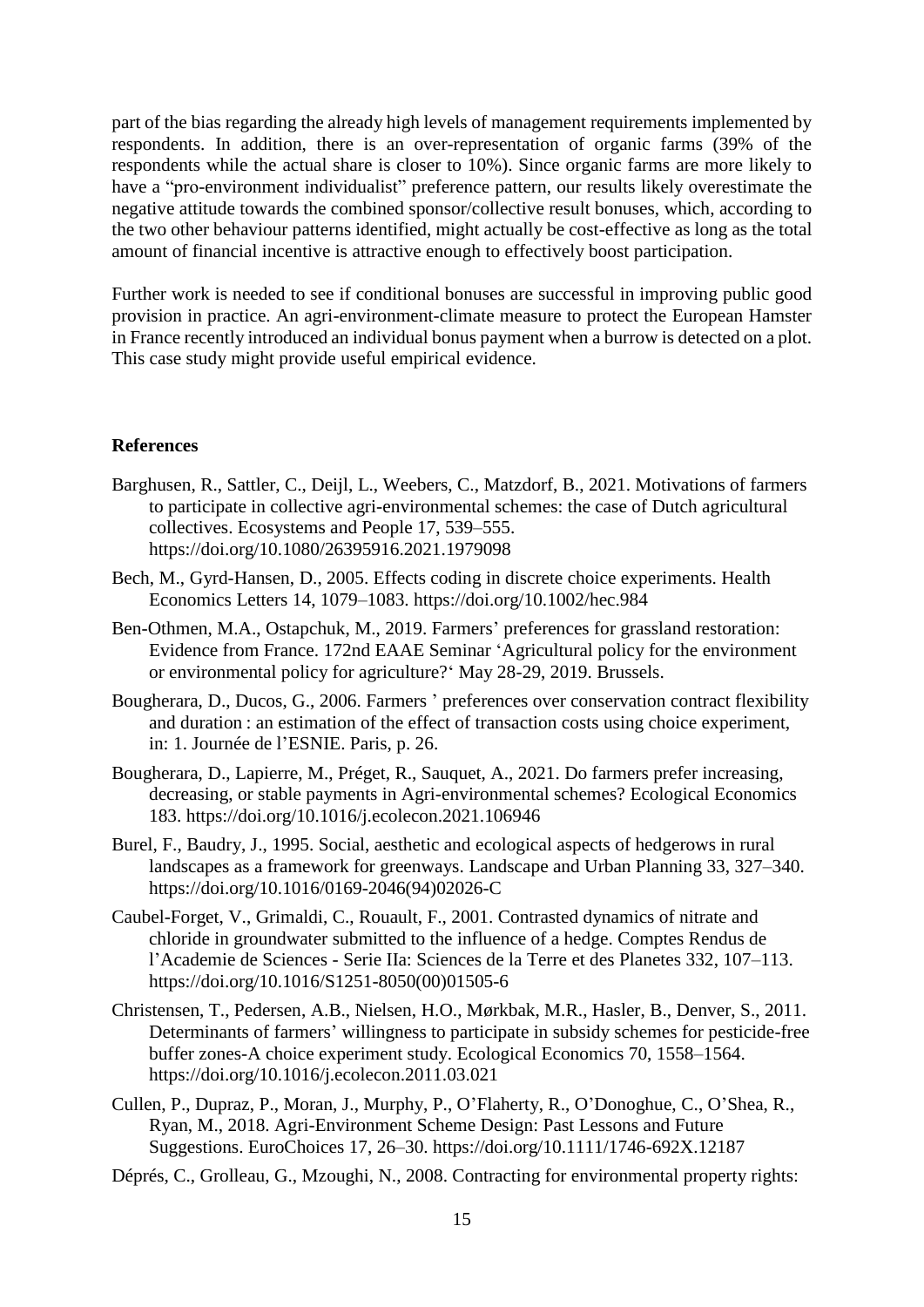The case of Vittel. Economica 75, 412–434. https://doi.org/10.1111/j.1468- 0335.2007.00620.x

- Dupraz, P., Latouche, K., Turpin, N., 2009. Threshold effect and co-ordination of agrienvironmental efforts. Journal of Environmental Planning and Management 52, 613– 630. https://doi.org/10.1080/09640560902958164
- Dupraz, P., Pech, M., 2007. Effets des mesures agri-environnementales (in French). INRA Sciences Sociales 2, 1–4.
- Duval, L., Binet, T., Dupraz, P., Leplay, S., Etrillard, C., Pech, M., Deniel, E., Laustriat, M., 2016. Paiements pour services environnementaux et méthodes d'évaluation économique: Enseignements pour les mesures agro-environnementales de la politique agricole commune (in French).
- Eichhorn, T., Kantelhardt, J., Schaller, L., Amery, F., Andreoli, M., Bartollini, F., Berzina, I., Botarelli, L., Budniok, A., Byrne, N., de Geronimo, G., de Valença, A., Dupraz, P., Fyfe, D., Hamunen, K., Hänninen, H., Hennessy, T., Iglesias, A., Issanchou, A., Kurttila, M., Leeder, P., Leppänen, J., Majewski, E., Malak-Rawlikowska, A., McCarthy, O., Nikolov, D., Olivieri, M., Pluimers, J., Raggi, M., Robles del Salto, J.-F., Runge, T., Schulp, N., Schwarz, G., Tarvainen, O., Todorova, K., Tyllianakis, E., Blanco Velazquez, F.J., Vergamini, D., Viitala, E., Viaggi, D., Zavalloni, M., 2020. Deliverable D2.1 of the CONSOLE project: catalogue of descriptive factsheets of all European case studies.
- Espinosa-Goded, M., Barreiro-Hurlé, J., Dupraz, P., 2013. Identifying additional barriers in the adoption of agri-environmental schemes: The role of fixed costs. Land Use Policy 31, 526–535. https://doi.org/10.1016/j.landusepol.2012.08.016
- Franks, J.R., 2011. The collective provision of environmental goods: A discussion of contractual issues. Journal of Environmental Planning and Management 54, 637–660. https://doi.org/10.1080/09640568.2010.526380
- Greene, W.H., Hensher, D.A., 2003. A latent class model for discrete choice analysis: Contrasts with mixed logit. Transportation Research Part B 37, 681–698. https://doi.org/10.1016/S0191-2615(02)00046-2
- Grolleau, G., McCann, L.M.J., 2012. Designing watershed programs to pay farmers for water quality services: Case studies of Munich and New York City. Ecological Economics 76, 87–94. https://doi.org/10.1016/j.ecolecon.2012.02.006
- Gruau, G., Dupas, R., Le Goffe, P., Ropart, C., Weigand, C., Brient, L., Latouche, P., Moisan, S., Casquin, A., Gu, S., Le Moal, M., Houenou Hounsinou, M., Canlet, J., Poulain, M., 2021. Projet Interreg CPES: Rapport d'Implantation des PSE - Site pilote du Lac au Duc et du bassin versant de l'Yvel-Hyvet, Ploërmel, France (in French).
- Hausman, J., McFadden, D., 1984. Specification Tests for the Multinomial Logit Model. Econometrica 52, 1219–1240.
- Krämer, J.E., Wätzold, F., 2018. The agglomeration bonus in practice—An exploratory assessment of the Swiss network bonus. Journal for Nature Conservation 43, 126–135. https://doi.org/10.1016/j.jnc.2018.03.002
- Kuhfuss, L., Begg, G., Flanigan, S., Hawes, C., Piras, S., 2019. Should agri-environmental schemes aim at coordinating farmers' pro-environmental practices? A review of the literature, in: 172nd EAAE Seminar "Agricultural Policy for the Environment or Environmental Policy for Agriculture?" Brussels, pp. 1–36.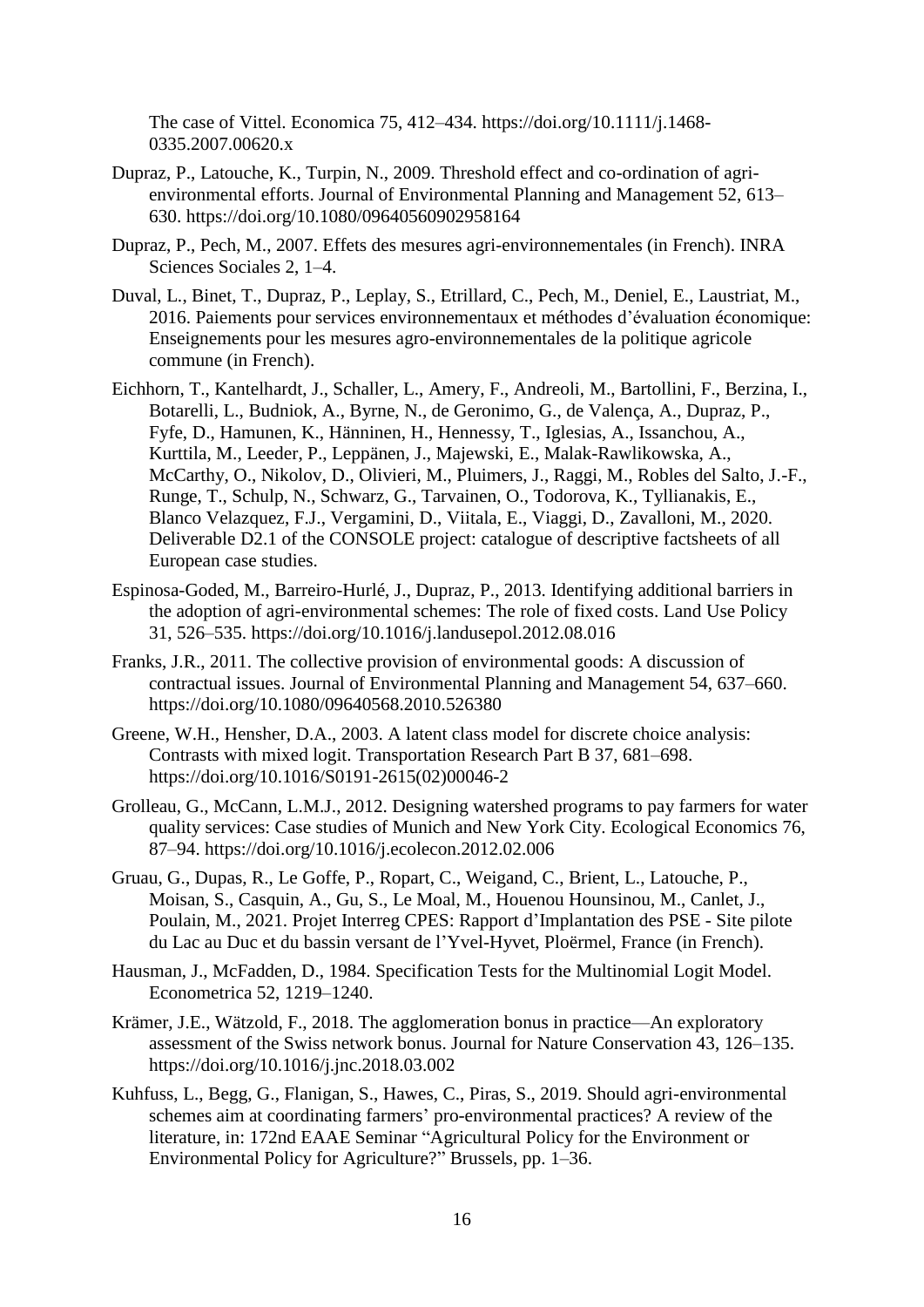- Kuhfuss, L., Préget, R., Thoyer, S., Hanley, N., 2016. Nudging farmers to enrol land into agri-environmental schemes: The role of a collective bonus. European Review of Agricultural Economics 43, 609–636. https://doi.org/10.1093/erae/jbv031
- Lancaster, K.J., 1966. A new approach to consumer theory. Journal of Political Economy 74, 132–157. https://doi.org/10.1086/259131
- Latacz-Lohmann, U., Breustedt, G., 2019. Using choice experiments to improve the design of agri-environmental schemes. European Review of Agricultural Economics 46, 495–528. https://doi.org/10.1093/erae/jbz020
- Le Coent, P., Préget, R., Thoyer, S., 2017. Compensating Environmental Losses Versus Creating Environmental Gains: Implications for Biodiversity Offsets. Ecological Economics 142, 120–129. https://doi.org/10.1016/j.ecolecon.2017.06.008
- Lefebvre, M., Espinosa, M., Gomez y Paloma, S., Paracchini, M.L., Piorr, A., Zasada, I., 2015. Agricultural landscapes as multi-scale public good and the role of the Common Agricultural Policy. Journal of Environmental Planning and Management 58, 2088– 2112. https://doi.org/10.1080/09640568.2014.891975
- Louviere, J., Hensher, D., Swait, J., 2000. Stated Choice Methods: Analysis and Applications. Cambridge University Press.
- Mariel, P., Hoyos, D., Meyerhoff, J., Czajkowski, M., Dekker, T., Glenk, K., Bredahl Jacobsen, J., Liebe, U., Bøye Olsen, S., Sagebiel, J., Thiene, M., 2021. Environmental Valuation with Discrete Choice Experiments Guidance on Design, Implementation and Data Analysis. SpringerBriefs in Economics.
- McFadden, D., 1974. The measurement of urban travel demand. Journal of Public Economics. https://doi.org/10.1016/0047-2727(74)90003-6
- Merot, P., 1999. The influence of hedgerow systems on the hydrology of agricultural catchments in a temperate climate. Agronomie 19, 655–669. https://doi.org/10.1051/agro:19990801
- Mission Bocage, 2011. Retour d'expérience : mission Bocage (in French), in: Captage Grenelle En Pays de La Loire: Réunion d'échange.
- Pretty, J., 2003. Social Capital and the Collective Management of Resources. Science 302, 1912–1914. https://doi.org/10.1126/science.1090847
- Ruto, E., Garrod, G., 2009. Investigating farmers' preferences for the design of agrienvironment schemes: a choice experiment approach. Journal of Environmental Planning and Management 52, 631–647. https://doi.org/https://doi.org/10.1080/09640560902958172
- Simon, M., Letouzé, F., Colin, A., 2019. Evaluation de la biomasse bocagère en Normandie (in French).
- Simon, M., Letouzé, F., Colin, A., 2018. Evaluation de la biomasse bocagère en Bretagne (in French).
- Souchère, V., King, C., Dubreuil, N., Lecomte-Morel, V., Le Bissonnais, Y., Chalat, M., 2003. Grassland and crop trends: Role of the European Union Common Agricultural Policy and consequences for runoff and soil erosion. Environmental Science and Policy 6, 7–16. https://doi.org/10.1016/S1462-9011(02)00121-1
- SSP, 2010. [DATA] 2010 Agricultural census, Agreste.
- Uetake, T., 2014. Agri-environmental Management Through Collective Action. EuroChoices